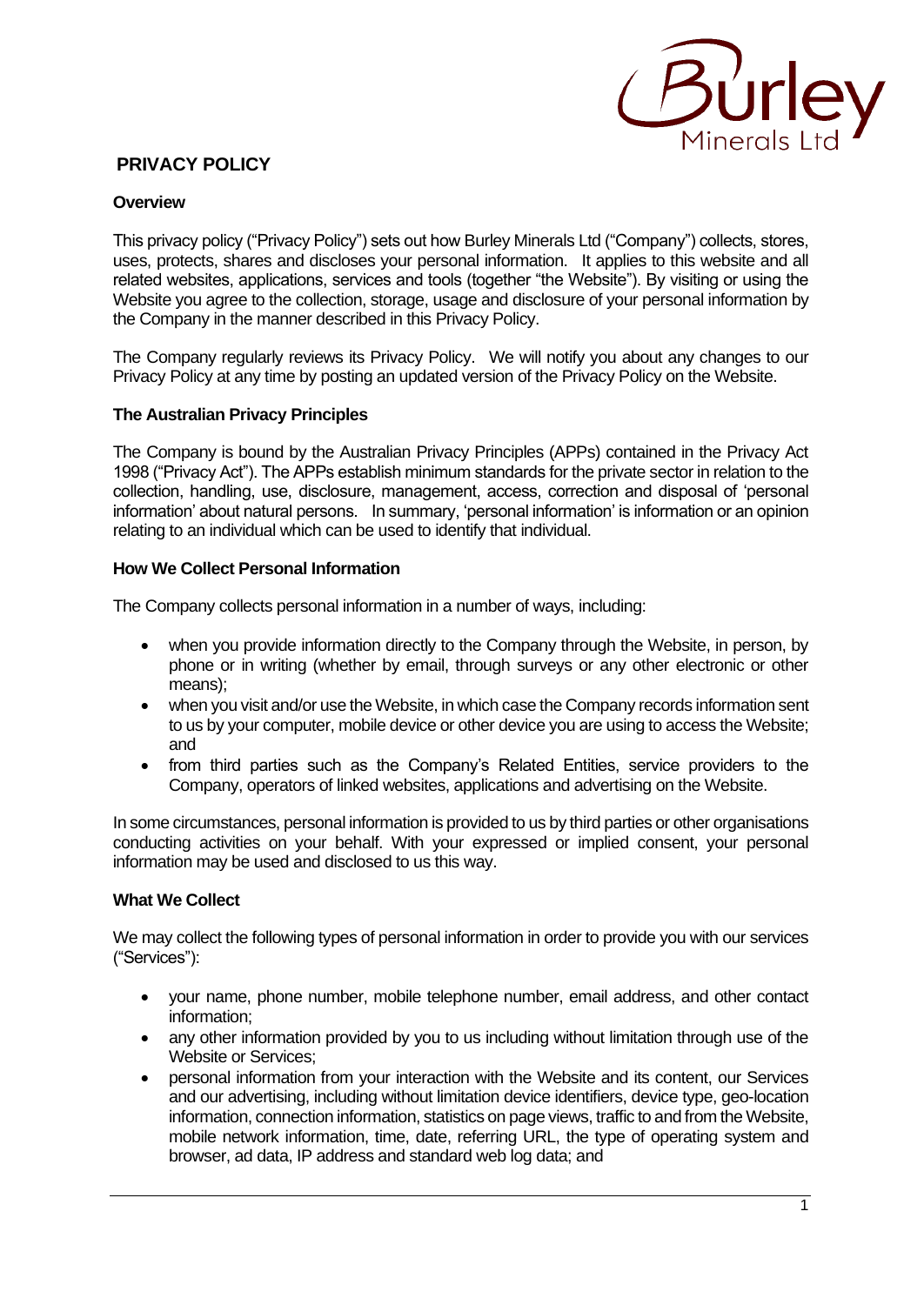

• any other information we consider may assist us in providing or marketing our Services. We understand the importance of protecting children's privacy. The Website including related sites such as our Facebook, Twitter, Snapchat, LinkedIn or other social media pages are not intentionally designed for or directed at children.

# **Automatic Collection of Your Personal Information**

When you visit our Website, our Internet Service Provider automatically records the following information about you:

- vour server address:
- the website you visited immediately prior to ours;
- your domain name;
- date and time of your visit to our Website;
- pages you accessed and the information or documents you downloaded;
- type of browser you used; and
- any other information we request our Internet Service Provider to record from time to time.

# **How Personal Information is Used**

Our principal purpose in collecting, using and storing your personal information is to provide the Services in a personalised, safe and efficient manner. You consent to us collecting, using, storing, sharing and disclosing your personal information to:

- conduct our business, generate content and provide customer support and payment services (including updates and improvements);
- provide, administer, market and manage the Services;
- research, develop and improve the Services:
- communicate with you;
- conduct surveys to determine use and satisfaction with the Services;
- detect, investigate and prevent potentially unlawful acts or omissions or acts or omissions with the potential to breach our Terms of Use, this Privacy Policy or any other policy;
- enforce our Terms of Use, this Privacy Policy or any other policy;
- verify information for accuracy or completeness (including by way of verification with third parties);
- comply with our legal obligations, a request by a governmental agency or regulatory authority or legally binding court order;
- combine or aggregate your personal information with information we collect from third parties and use it for the purposes set out this Privacy Policy;
- aggregate and/or make anonymous your personal information, so that it cannot be used, whether in combination with other information or otherwise, to identify you;
- resolve disputes and to identify, test and resolve problems;
- notify you about the Website and updates to the Website from time to time;
- supply you with generalised, targeted or personalised marketing, advertising and promotional notices, offers and communications, and measure and improve our marketing, advertising and promotions based on your ad customisation preferences; or
- protect a person's rights, property or safety.

If you access the Website from a shared device or a device of a third party (such as in an internet cafe), your personal information may also be available to other persons who access that device.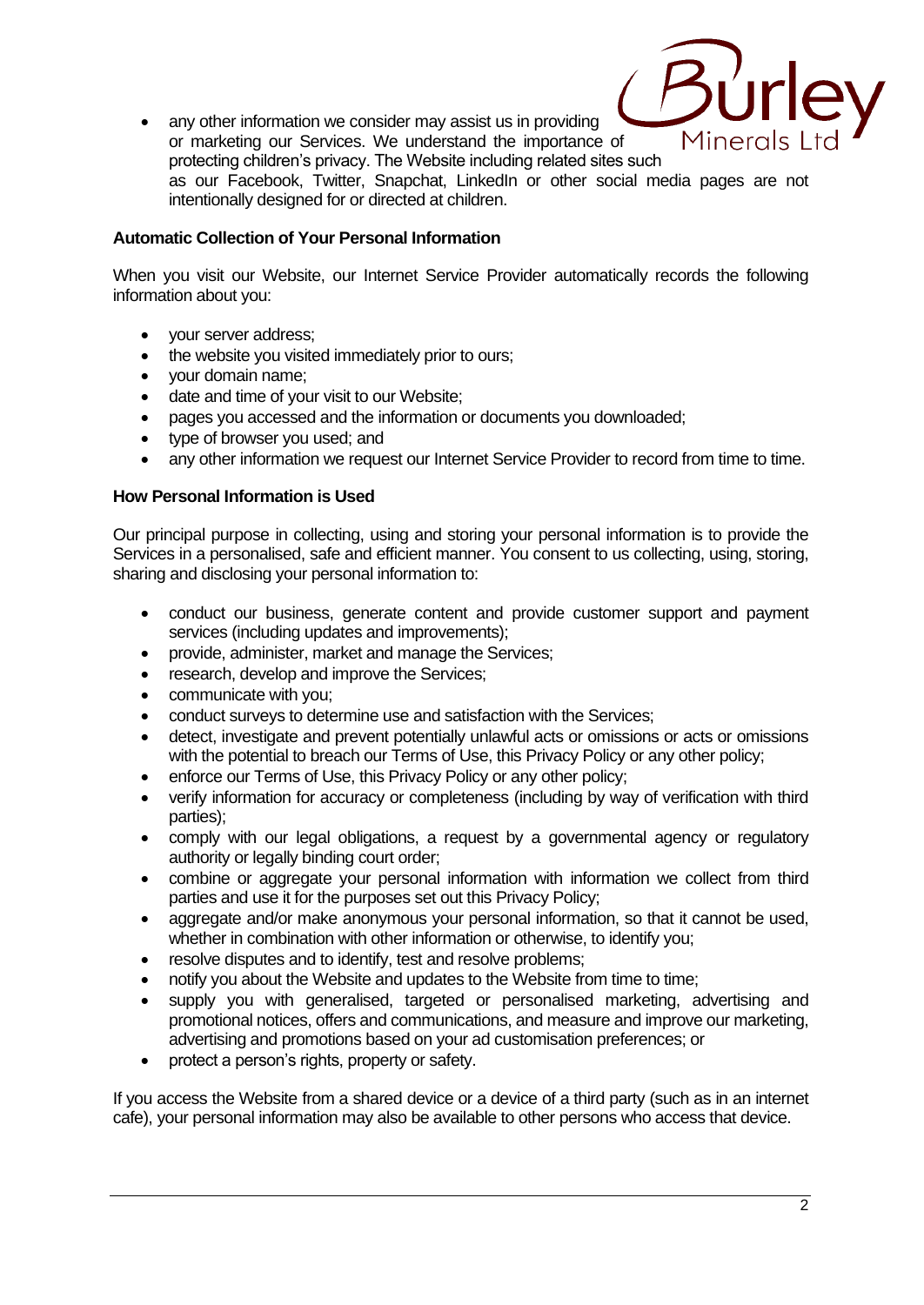

## **Disclosure of Personal Information**

We may disclose your personal information to third parties for the purposes contained in this Privacy Policy, including without limitation to:

- our staff members;
- other companies, organisations and contractors and outsourced service providers who assist us to provide, or who perform the Services we provide to you, including:
	- o information technology service providers;
	- o mailing houses;
	- o market research organisations; and
	- o specialist consultants;
- your authorised representatives;
- third parties to whom you expressly ask us to send, or consent to us sending, your personal information;
- government and regulatory authorities and other similar organisations, as required or authorised by law; and
- such entities that we propose to merge with or be acquired by.

We will take reasonable steps to ensure that anyone to whom we disclose your personal information respects the confidentiality of the information and abides by the APPs or equivalent privacy laws.

#### **Overseas Disclosure**

Generally, we are unlikely to disclose your information to entities based overseas, however in limited circumstances this may occur (such as if our servers are located overseas). Such disclosure will comply with the APPs.

#### **Use of Cookies**

We (or a third-party providing services to the Company) may use cookies, pixel tags, "flash cookies", or other local storage provided by your browser or associated applications (each a "Cookie" and together "Cookies"). A Cookie is a small file that may be placed on your computer when you visit the Website. Cookies are used on some parts of the Website. Most browsers now recognise when a cookie is offered and permit you to refuse or accept it. If you are not sure whether your browser has this capability, you should check with the software manufacturer, your company's technology help desk or your internet service provider. If Cookies are disabled, the Company may not be able to provide you with the full range of our Services.

Cookies may collect and store your personal information. This Privacy Policy applies to personal information collected via Cookies. You consent and acknowledge that we collect your personal information through Cookies.

Cookies may be used to provide you with the Services, including to identify you as a user of the Website, remember your preferences, customise and measure the effectiveness of the Website and our promotions, advertising and marketing, analyse your usage of the Website, and for security purposes.